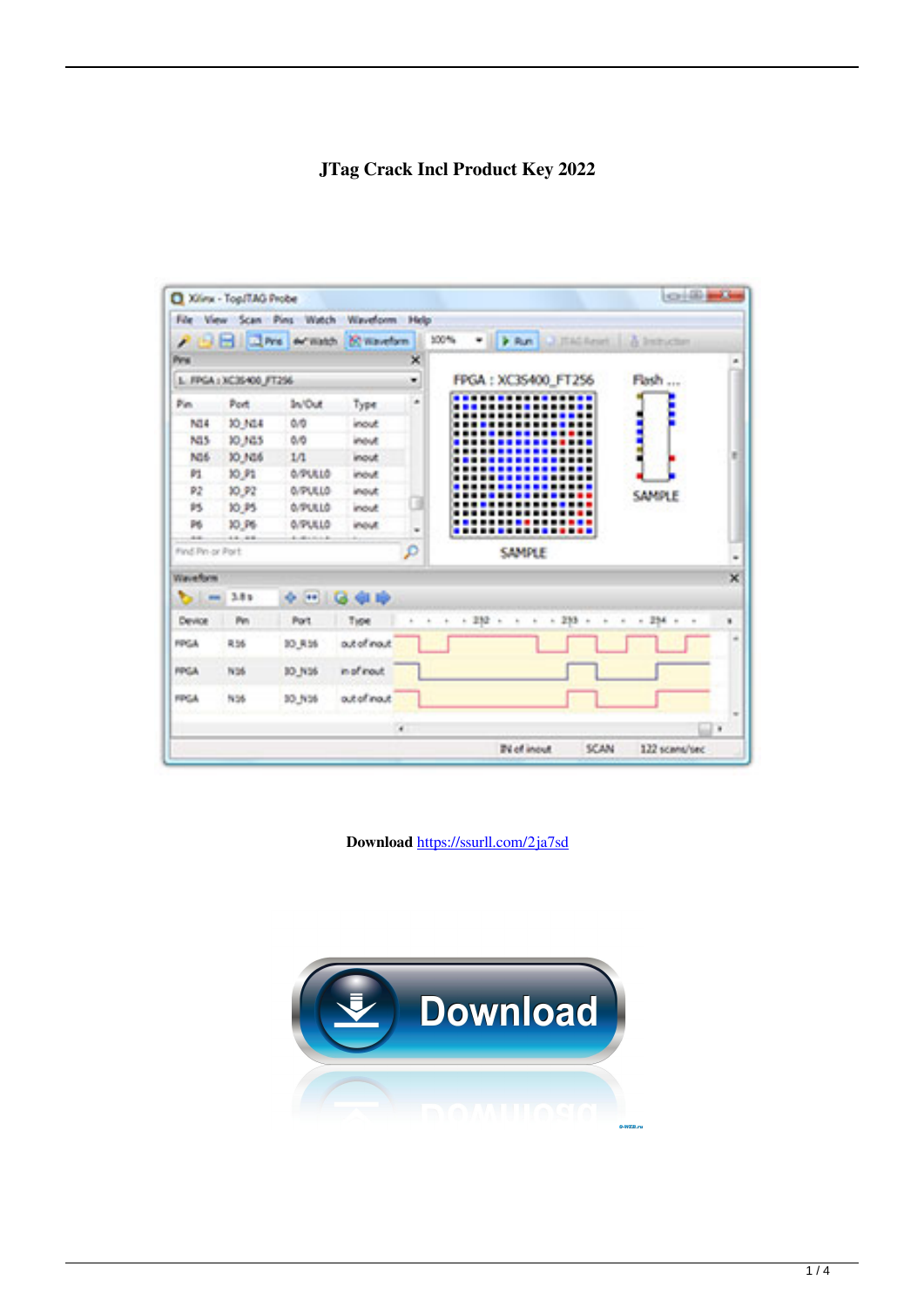# **JTag Crack Incl Product Key 2022**

\* Play music files on MP3 Player applications \* JTag Activation Code scan all the songs in a given directory. \* Replaces Tags in a directory (no backup) \* JTag For Windows 10 Crack is based on Java 5 \* Supports text 'tags' \* Reads ID3, ID3v2 or APEv2 tags. \* Reads and/or modifies ID3v2 or APEv2 tags \* JTag Crack supports different types of embeded sources of ID3v2 and APEv2 tags \* Supports text, binary, artist, album, track, genre and year embeded strings ]]>Dynamix Studio releases 16th anniversary photo contest Mon, 01 Feb 2009 17:33:47 +0000 Studio is inviting you to take part in a photo contest for the 16th anniversary. How to participate Fill in the form to the right and send the photo with the text written below to : info@dynamixstudio.com Why it's 16th anniversary Dynamix Studio is celebrating it's 16th anniversary. Who made it We are proud to be able to share the experience of the last 16 years with everyone, to meet many people and to do many things. You can find our 16-year-old history on www.dynamixstudio.com. We are counting on you to let us know what you think, what you have done, what you want to do, what you dream about... Enter the contest Dynamix Studio is celebrating it's 16th anniversary. []>A new week. I'm off for the week-end, and I hope you'll have a great time. It's also that time of the week when I share some interesting news. I read an article on how to accelerate the work of your Photoshop. It's a brand new beta that was released last week and that will be available for download as a permanent release this Friday. I think it's pretty cool because it claims to offer a lot more than the usual Photoshop acceleration options out there on the internet, even though I still don't fully understand how it works. Read the original article and check the video demo of the beta here: How to accelerate the work of Photoshop ]]>New educational add-on available Thu, 13 Jan 2009 00:59:40 +0000

### **JTag Activation Latest**

94e9d1d2d9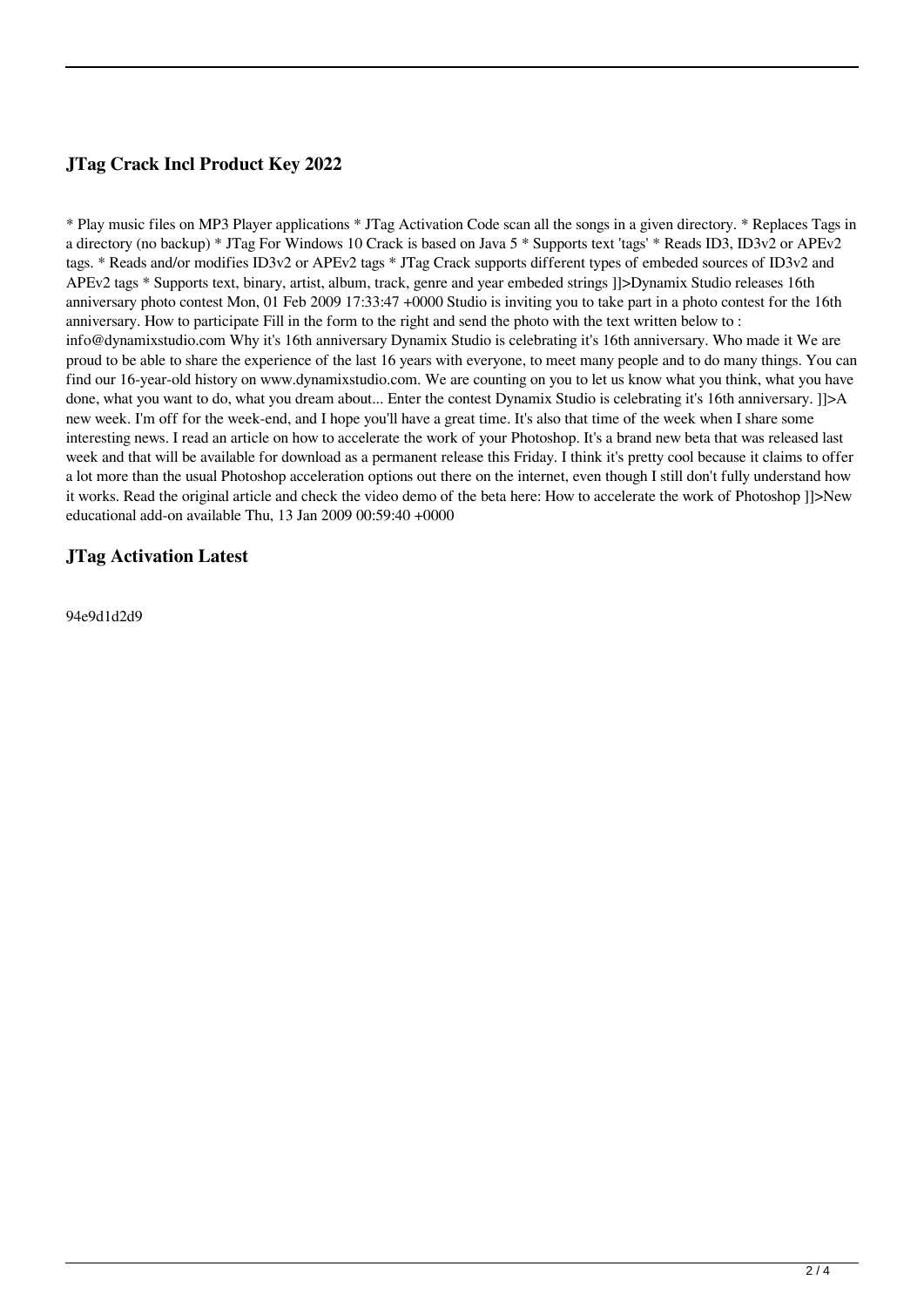## **JTag Crack Free License Key (Latest)**

#### **What's New In?**

Version 1.4.1 -- Fixed bug where the toolbar of the main window was not showing after each download and sync with devices -- Fixed bug where the sync with devices wasn't working -- Improved interface -- Fixed bug where the user wouldn't be able to copy new music files from the device in version 1.4.0 -- Added the ability to copy the correct song names from the device for the new music tracks -- Added the ability to rename MP3s in the database in version 1.4.0 -- Fixed bug where the song title wasn't shown after the searching function in version 1.3.9 -- Fixed bug where files couldn't be added from the device in version 1.3.9 -- Improved the functionality of the "Add New Music" window in version 1.3.9 -- Improved the behaviour of the "Export to CSV" window in version 1.3.9 -- Fixed bug where song info wasn't displayed in the "Export to CSV" window in version 1.3.9 -- Fixed bug where all music tracks were greyed out in the "Export to CSV" window in version 1.3.9 -- Improved the appearance of the window for changing the database in version 1.3.9 -- Fixed bug where the "Export to CSV" window wasn't shown after cancelling the export in version 1.3.9 -- Improved the appearance of the "Change Database" window in version 1.3.9 -- Improved the appearance of the tab bar in the main window in version 1.3.9 -- Fixed bug where songs couldn't be added after cancelling the search in version 1.3.8 -- Fixed bug where the format couldn't be changed after the search in version 1.3.8 -- Fixed bug where music tracks couldn't be selected in the "Export to CSV" window in version 1.3.8 -- Fixed bug where the database couldn't be opened after cancelling the search in version 1.3.8 -- Fixed bug where the track count wasn't shown after cancelling the search in version 1.3.8 -- Fixed bug where music tracks couldn't be added after cancelling the search in version 1.3.8 -- Fixed bug where some songs couldn't be selected in the "Export to CSV" window in version 1.3.8 -- Improved the appearance of the "Change Database" window in version 1.3.8 --